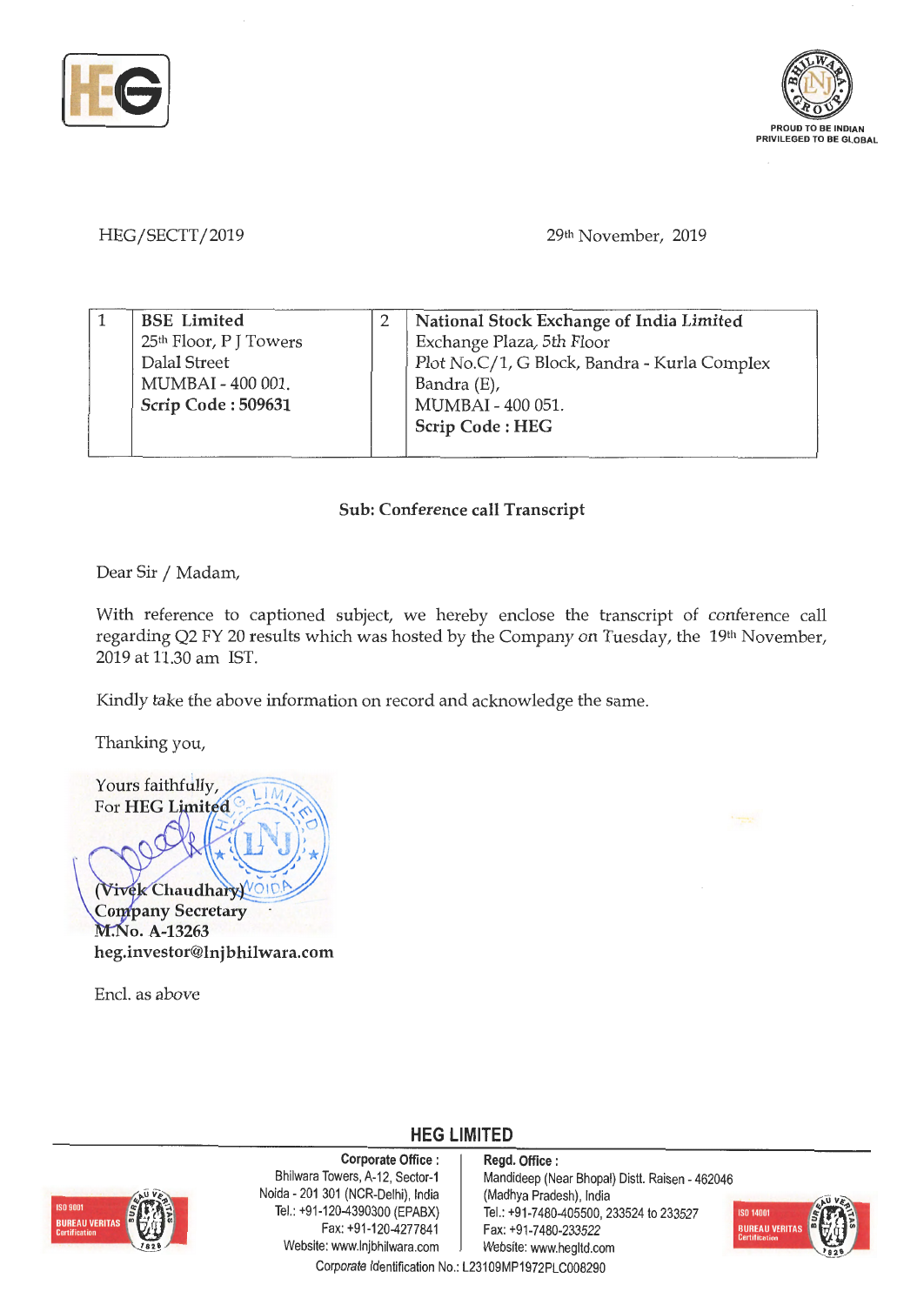

## "HEG Limited Q2 FY20 Results Conference Call"

**November 19, 2019** 





**MANAGEMENT: MR. MANISH GULATI – CHIEF OPERATING OFFICER & CHIEF MARKETING OFFICER, HEG LIMITED MR. GULSHAN KUMAR SAKHUJA – CHIEF FINANCIAL OFFICER, HEG LIMITED MR. OM PRAKASH AJMERA – GROUP CHIEF FINANCIAL OFFICER, HEG LIMITED**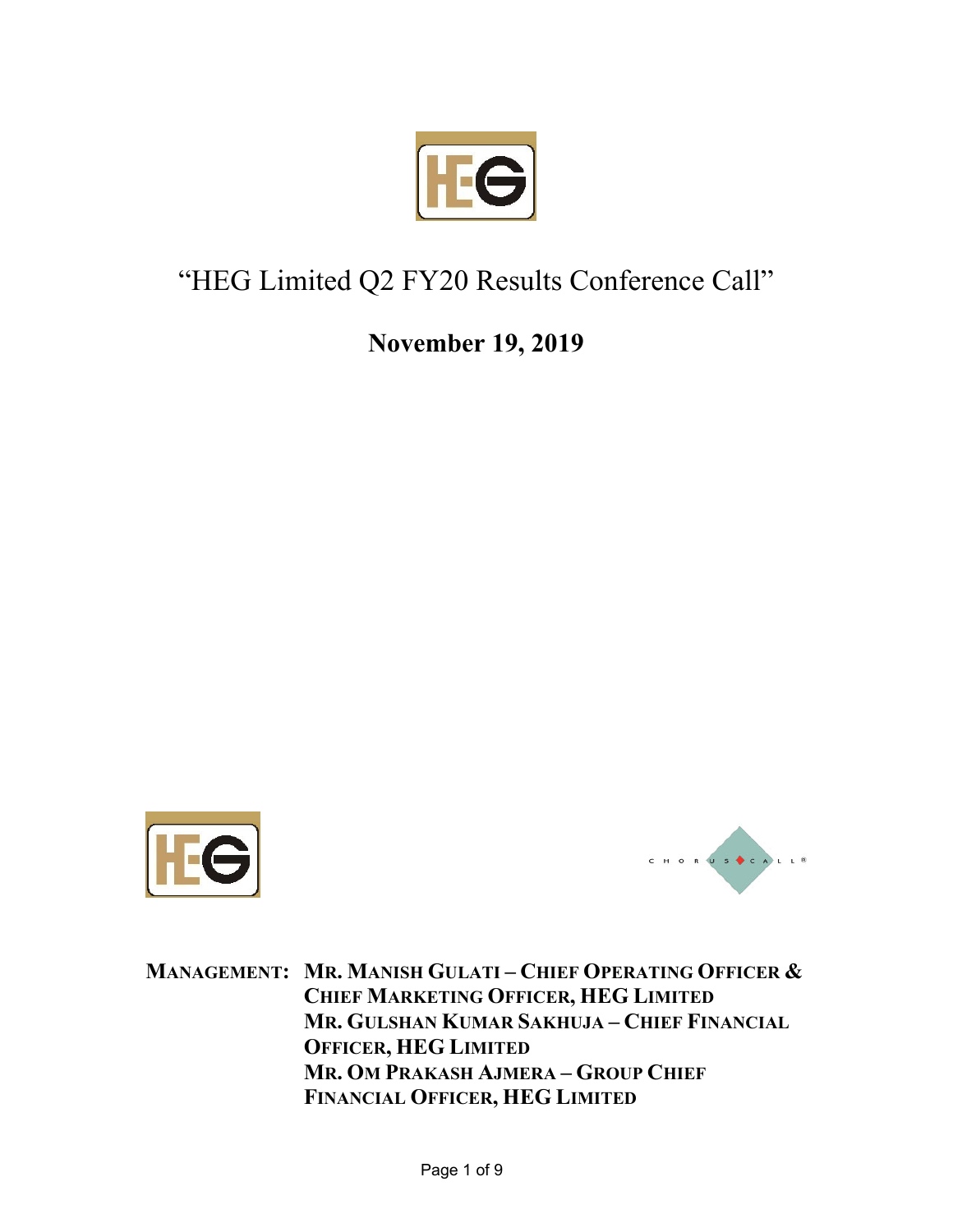

**Moderator:** Ladies and gentlemen, good day and welcome to the HEG Limited conference call to discuss the company's Q2 FY20 results. Joining us on the call today are Mr. Manish Gulati – COO  $\&$ CMO, HEG Limited; Mr. Gulshan Sakhuja – CFO, HEG Limited; and Mr. Om Prakash Ajmera – Group CFO, HEG Limited.

> As a reminder, for the duration of this conference, all participants' lines will be in the listenonly mode, and there will be an opportunity for you to ask questions at the end of today's presentation. Should you need assistance during the conference call, please signal an operator by pressing '\*' then '0' on your touch-tone phone. Please note that this conference is being recorded.

> At this time, I would now like to hand the floor over to Mr. Manish Gulati for his opening remarks. Thank you and over to you, sir.

**Manish Gulati:** Good morning friends and welcome to our Q2 FY19-20 con-call. Comparing the first 9 months of this calendar year over last year, world crude steel production including China registered a growth of 3.9% on the back of a very strong 8.4% growth coming from China alone, but if you look at the steel production in the rest of the world without China after 2 years of positive growth, it was a negative 1%.

> Now, coming specifically to the electric arc furnace steel production, the steel production was down by 5% in the first 9 months of calendar year 2019. In the rest of the world without China, it was down by 2% approximately after having grown at a very healthy pace in the last 2 years of 2017 and 2018. Some of the large steel producing regions like Europe, Japan, Russia, and Turkey registered a decline mainly resulting from slowdown in demand due to an overall sluggishness of the global economy, trade tensions between the US and China and other geopolitical tensions in some parts of the world. The trade sanctions on Iran and uncertain economic and political developments in Turkey and some other countries with a large electric arc furnace base also have had an impact on demand of electrodes.

> In the past 2 years, 2017 and 2018, and lasting up to first quarter of 2019, we saw an unprecedented tightness of supply of electrodes and that fear resulted in surge of buying, and many large steel companies overbought electrodes resulting into excess inventories in the pipeline. Amid steel market getting tough starting this year impacting their production and resultant decrease in the demand of electrodes coupled with excess inventory of electrodes in the system which the customers had built last year resulted into a drop-in sales and stabilization of prices. However, we believe that the inventory correction should be completed by the end of H1 2020 and then we can expect normalcy restored in the market.

> Due to reduced demand of needle coke, the availability has somewhat eased compared to last year due to which today, there is no constraint in producing ultra-high-power grade electrodes.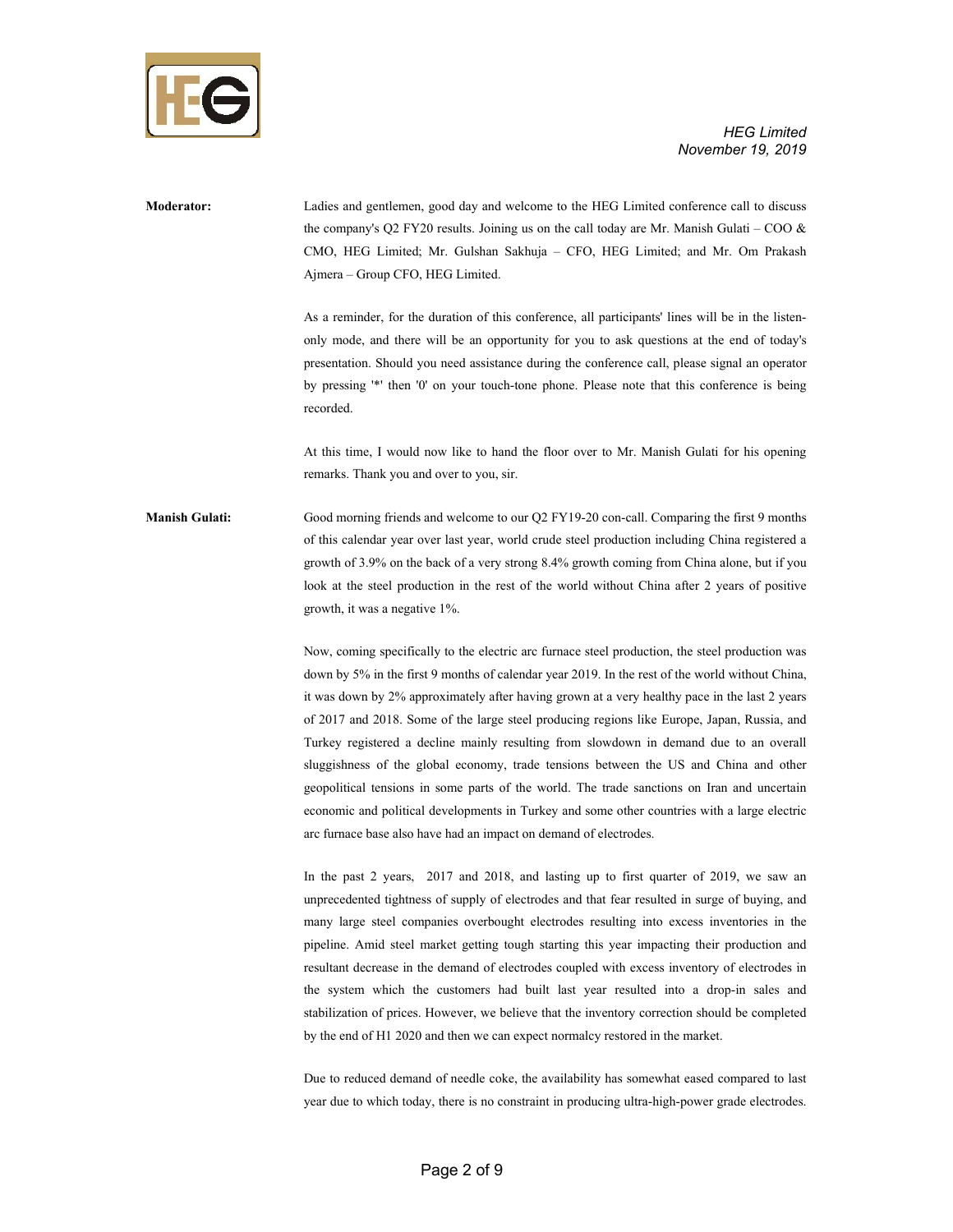

However, in the long run, supply of needle coke is expected to remain tight due to rising demand from electrode segment and competing demand from lithium ion batteries. As you are aware, earlier this year, we had started our expansion from current level of 80,000-ton capacity to 100,000-ton capacity.

We wish to update that the construction activities are in full swing and we should be ready by the 3rd quarter of 2020-21. And after a stabilization period of say 3 to 6 months, we should be in the market with these additional products from early 2022. We do believe that with this new capacity coming on stream, the quality of our products will see a marked improvement due to state-of-the-art equipment that we are currently installing. This will also enable us to do some cost savings and achieve better efficiencies.

Our results in this quarter, although lower than the previous quarters, still remain one of the strongest in the industry. We remain optimistic about our industry and we view the current level of sales and pricing to be a correction and we expect normalcy to be restored by H2 2020 by then we expect the excess inventories to be cleared. With our 4 decades of experience in business, we expect to be a supplier of choice to all our global and Indian customers.

With this, I would now hand over the floor to our CFO, Mr. Gulshan Sakhuja to take you through all the financial numbers and then we will be very happy to answer any questions that you may have.

## **Gulshan Sakhuja:** Good morning friends. For the quarter ended September 2019, HEG recorded revenue from operations of Rs. 564 crore as against Rs.817 crore in the previous quarter and Rs. 1794 crore in the corresponding quarter of the last financial year. EBITDA including Other Income stood at Rs. 174 crore in Q2 versus Rs.387 crore of previous quarter and Rs.1389 crore in the corresponding quarter of last financial year. The company reported a net profit of Rs.179 crore in Q2 as against profit of Rs. 234 crore in the previous quarter and Rs.889 crore in the corresponding quarter of last financial year.

During the quarter, the company has elected to exercise the option permitted under the section 115BAA of the Income Tax Act 1961 as introduced by the Taxation Laws (Amendment) Ordinance 2019. Accordingly, the company has recognized provision for income tax for the 6 months period ended 30th September 2019 and remeasured its deferred tax liability on the basis of rate prescribed in the said section. The impact of this change has been recognized in the statement of profit & loss for the quarter ended 30th September 2019. It has resulted in reduction of current tax liability amounting to Rs. 47.55 crore and also resulted in reversal of deferred tax liability amounting to Rs. 34.11 crore. The full impact of this change has been recognized in the statement of profit & loss for the quarter ended 30th September 2019.

Operations at our hydropower plant at Tawa are seasonal in nature. The plant generally remained closed in the 1st quarter, starts operating in the 2nd quarter, and peaks in the 3rd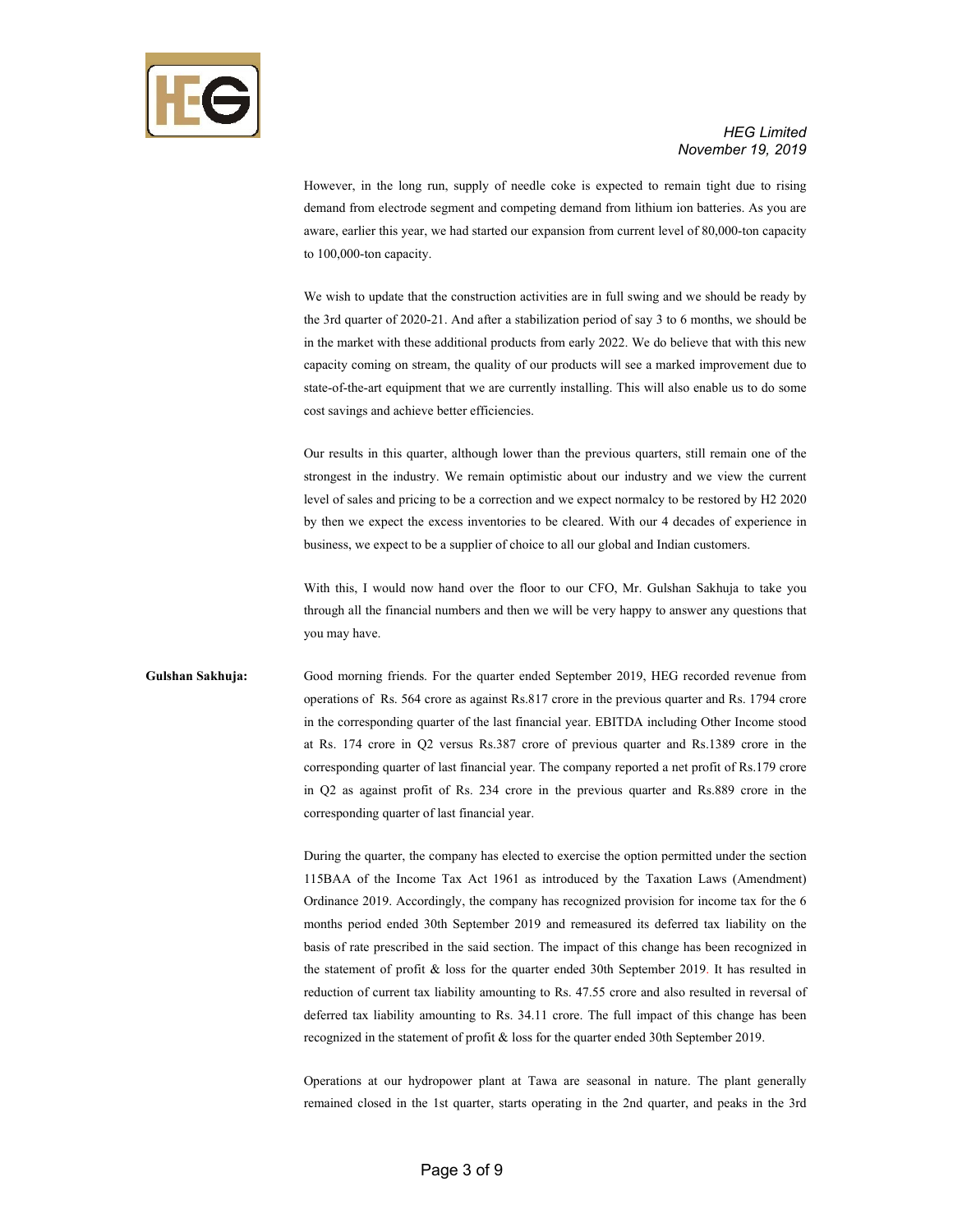

quarter before tapering down in the last quarter. The operations at Tawa plant had been started from 14th August 2019.

The company is debt-free and has been handling treasury operations to the tune of nearly Rs.1000 crore as on date and the average return has been around 8% per annum on the same. For the quarter ended 30th September 2019, the company has presented the consolidated financial results along with standalone financial results as a part of the compliance with the SEBI circular. The company aims to further strengthen its balance sheet through effective working capital management, thereby creating a value for its shareholders.

With this background, I would request questions which we can clarify more.

**Moderator:** Ladies and gentlemen, we will now begin with the question & answer session. The first question is from the line of Dewang Sanghavi from ICICI. Please go ahead.

**Dewang Sanghavi:** My question is regarding the utilization levels. For Q1, we reported 85% and for Q2, we reported 73%. What would you be guiding for the full year FY20?

**Manish Gulati:** The full year, I believe, by the time we complete the 2 quarters, it should be in the range of between 70- 75%.

**Dewang Sanghavi:** My second question is on the needle coke. Can you please provide some update on the pricing for the contracts which you will be negotiating currently?

**Manish Gulati:** This is about to be done. We are expecting a reduction but let's say in a month or 45 days from now, we expect to conclude the needle coke contracts for next year and we are expecting some decline. We do look forward to some correction in their prices.

**Dewang Sanghavi:** Any ballpark number on the decline? Would that be possible?

**Manish Gulati:** Not at this stage. But we will share it with you later, maybe in the next con-call. But right now, it is not clear how much the price level is going to be.

**Dewang Sanghavi:** My third question is regarding the prices. On a quarter-on-quarter, we see a declining trend. Do you think we have bottomed out the pricing side or maybe some pain is still left?

- **Manish Gulati:** Maybe a slightly more correction. And this all is happening because of these inventories we have in the system and everybody wanting to run their plant and sell any incremental ton. The non-UHP side is more under pressure compared to the ultra-high-power grade side.
- **Dewang Sanghavi:** I was seeing August export data from China has witnessed a month-on-month decline in trend on the graphite electrodes exported from China. Is that trend going to be continued or it is a one-time blip? What ways of understanding on the same?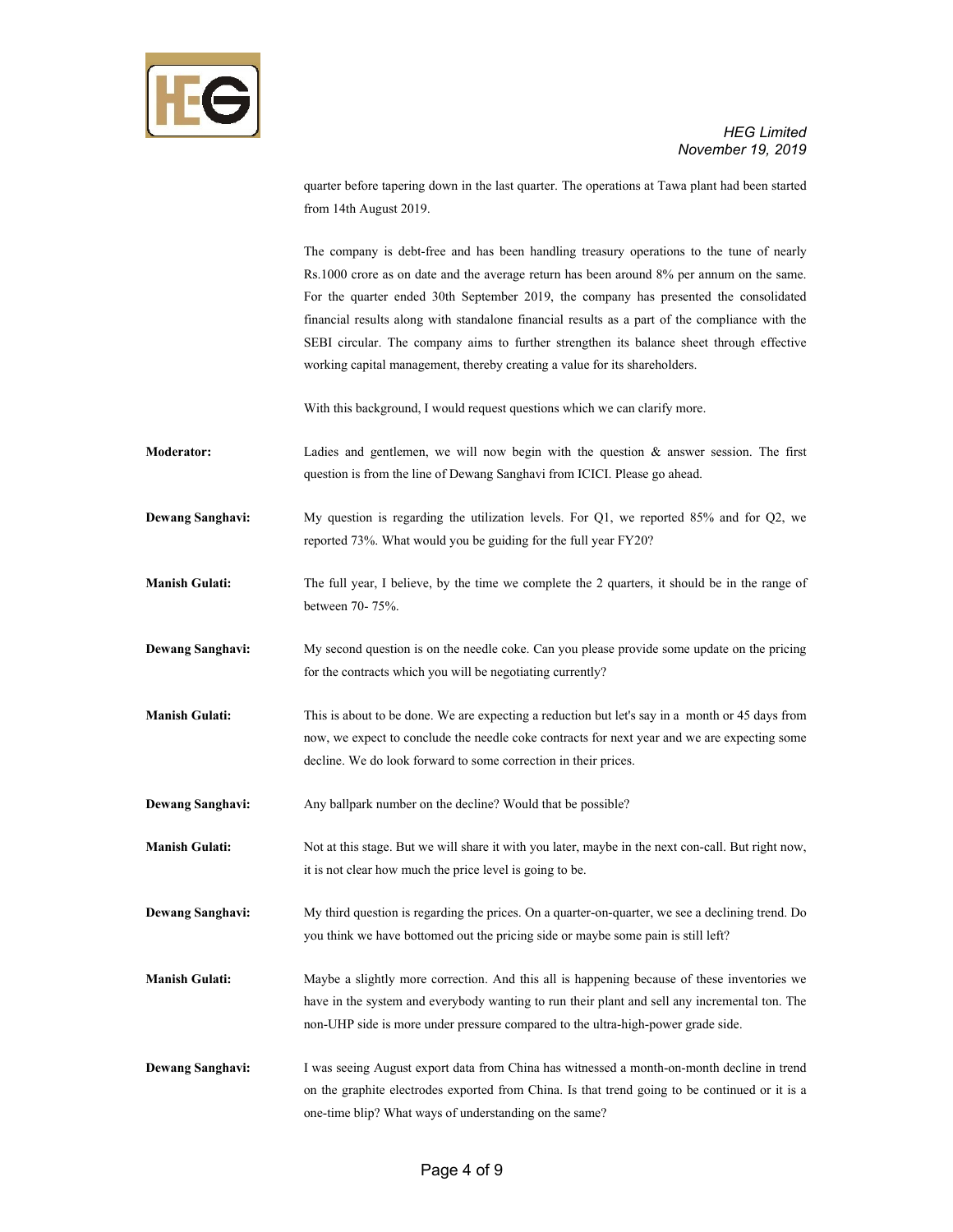

| <b>Manish Gulati:</b>   | I think since the pricing of non-UHP has also become quite competitive, I don't think that<br>Chinese electrodes more import should come into India because earlier our pricing was much<br>higher than this but now we are competing at that level. I don't think it should increase more<br>from here. What you are seeing from the data is either should remain at that level or should go<br>further down. That's what we hope.                                                                                                                                                                                                                                                                                                                                                                                    |
|-------------------------|------------------------------------------------------------------------------------------------------------------------------------------------------------------------------------------------------------------------------------------------------------------------------------------------------------------------------------------------------------------------------------------------------------------------------------------------------------------------------------------------------------------------------------------------------------------------------------------------------------------------------------------------------------------------------------------------------------------------------------------------------------------------------------------------------------------------|
| <b>Dewang Sanghavi:</b> | A couple of quarters back, we were discussing regarding the EAF production in China. That<br>was coming slow and graphite capacity was coming faster and we wanted like there should be<br>some couple of quarters of gap so the EAF production picks up. Has Chinese EAF production<br>picked up or what sort of sense on the same?                                                                                                                                                                                                                                                                                                                                                                                                                                                                                   |
| <b>Manish Gulati:</b>   | In fact, that was the plan. We thought that when the electric arc furnace plants come up in<br>China, the electrodes will get consumed internally but I think there has been a lot of time lag<br>between the new plants coming in, and the graphite electrode plants' capacities were probably<br>ready on the ground, which they have just refurbished and restarted. That imbalance still<br>continues. We still see a lot of Chinese exports into the other parts of the world.                                                                                                                                                                                                                                                                                                                                    |
| <b>Dewang Sanghavi:</b> | H2 2020 is the time we expect this excessive inventory to kind of being depleted from the<br>market? Is the understanding correct?                                                                                                                                                                                                                                                                                                                                                                                                                                                                                                                                                                                                                                                                                     |
| <b>Manish Gulati:</b>   | Yes, you are right. That is what we hope that by H2 2020, the balance should be restored.<br>Right now, we see some excess electrodes in the market. That should get completed by H2<br>2020 when normal pace of the EAF growth picks up. Right now, you see that it was a double<br>whammy. There were electrodes in the system already and then the steel production started to<br>go down. So, anybody who had procured electrodes for, let's say, a certain number of days or<br>months, automatically got extended resulting in reduction of fresh buying. That's what exactly<br>what has happened. This timeline what we were expecting that by the end of 2019 or let's say<br>early 2020 for inventories to get corrected is actually pushed back by, let's say, another quarter<br>or 6 months to $H2$ 2020. |
| <b>Dewang Sanghavi:</b> | So, maybe June 2020 is the number which we are looking at? H1 2021 calendar year?                                                                                                                                                                                                                                                                                                                                                                                                                                                                                                                                                                                                                                                                                                                                      |
| <b>Manish Gulati:</b>   | I think so Dewang.                                                                                                                                                                                                                                                                                                                                                                                                                                                                                                                                                                                                                                                                                                                                                                                                     |
| <b>Moderator:</b>       | The next question is from the line of Abhijeet Dey from BNP Paribas Mutual Fund. Please go<br>ahead.                                                                                                                                                                                                                                                                                                                                                                                                                                                                                                                                                                                                                                                                                                                   |
| <b>Abhijeet Dey:</b>    | Just wanted to understand in terms of your volume breakup between domestic and exports,<br>how has that changed, sir, this year compared to the previous fiscal?                                                                                                                                                                                                                                                                                                                                                                                                                                                                                                                                                                                                                                                       |
| <b>Manish Gulati:</b>   | It still continues to remain the same, like 75:25 ratio, still the same.                                                                                                                                                                                                                                                                                                                                                                                                                                                                                                                                                                                                                                                                                                                                               |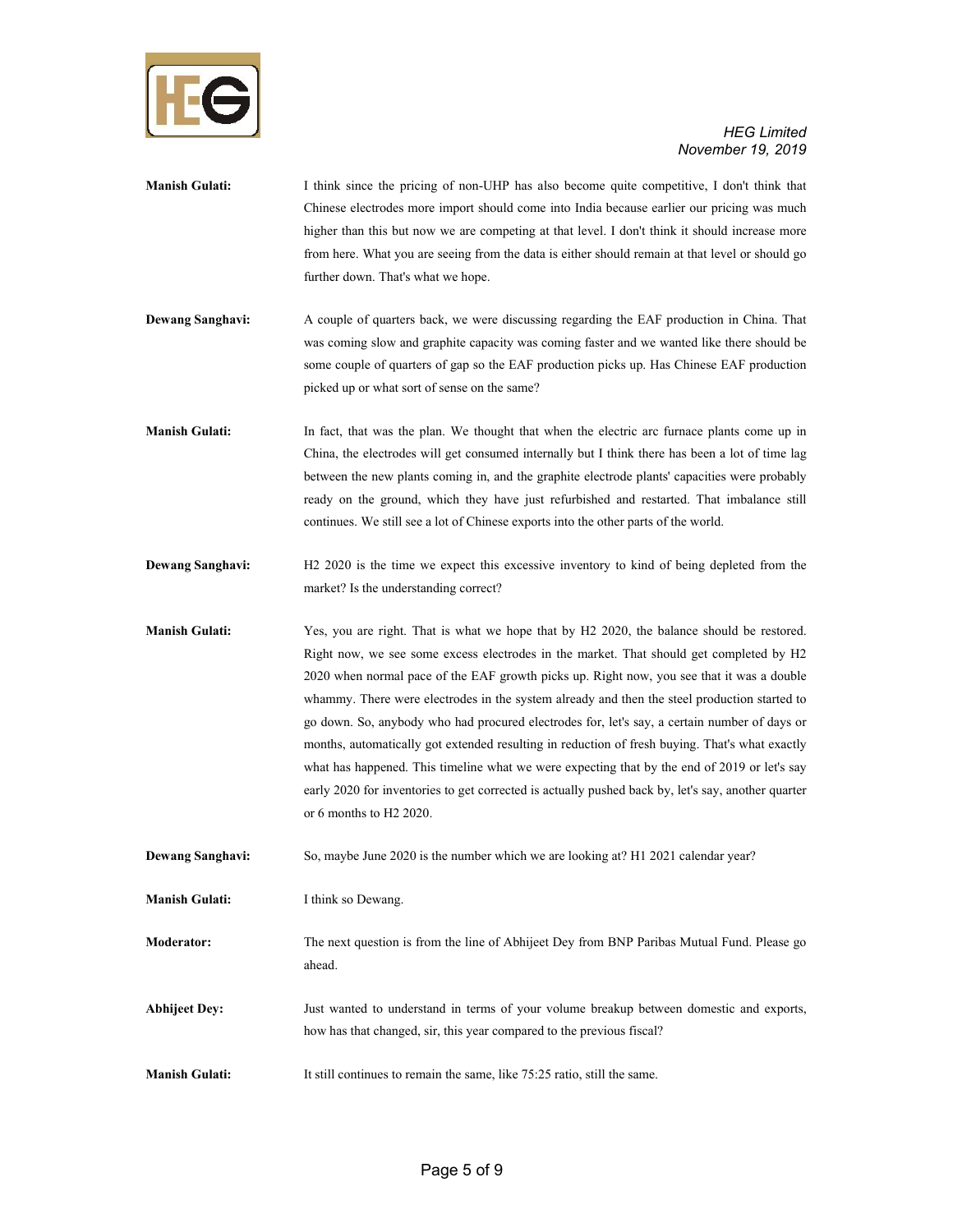

- **Abhijeet Dey:** Are you looking to sell more now that the steel production ex-China as you have highlighted in your presentation has actually declined. So, are you looking to actually find more customers in the Indian market going ahead?
- **Manish Gulati:** We were not selling to China. I don't know how you are linking the two things. But yes, we are wanting to sell more not only in India but everywhere where it is possible. There are inventories in the system; with us, with others, in the market. So, we are wanting to spread our base in India as well as elsewhere.
- **Abhijeet Dey:** And in terms of how things have gone in this quarter, i.e., Q3, more than half the quarter is almost over, any signs of any green shoots you are seeing in the overall market? Because the Indian steel industry in terms of demand continues to remain subdued. Are you seeing any green shoots there?

**Manish Gulati:** Not yet actually. I think we have to wait for another quarter.

- **Abhijeet Dey:** One last question from my side. Any update on restarting exports to Iran in the near term?
- **Manish Gulati:** No, we are not planning for that because it still remains under sanctions. So, there is no plan from our side to try and attempt some business in Iran, we won't be doing it.
- **Moderator:** The next question is from the line of Payal Goenka from Ratnabali Investments. Please go ahead.
- **Payal Goenka:** Sir, my question is regarding the IMO 2020. What should be the impact of IMO 2020 on the NC prices and its availability?
- **Manish Gulati:** This maritime thing which is going to come which is going to be a competing demand for low-Sulphur crude, we have checked with a couple of people. Although it will create a tightness, but people say there is sufficient low-Sulphur crude available in the world or refineries have to put in some extra equipment to make it low-Sulphur. So, yes, it does compete with the same kind of product, low-Sulphur, which is needed for needle coke as well as for maritime operations. But it is not going to be something like a catastrophe as such when it comes in because I think everybody, all the refineries, etc., are all gearing up to produce this low-Sulphur oil.
- **Moderator:** The next question is from the line of Manoj Gandhi, an individual investor. Please go ahead.
- **Manoj Gandhi:** I just wanted to know what is the average realization for the UHP per tonne at this moment for this 2nd quarter.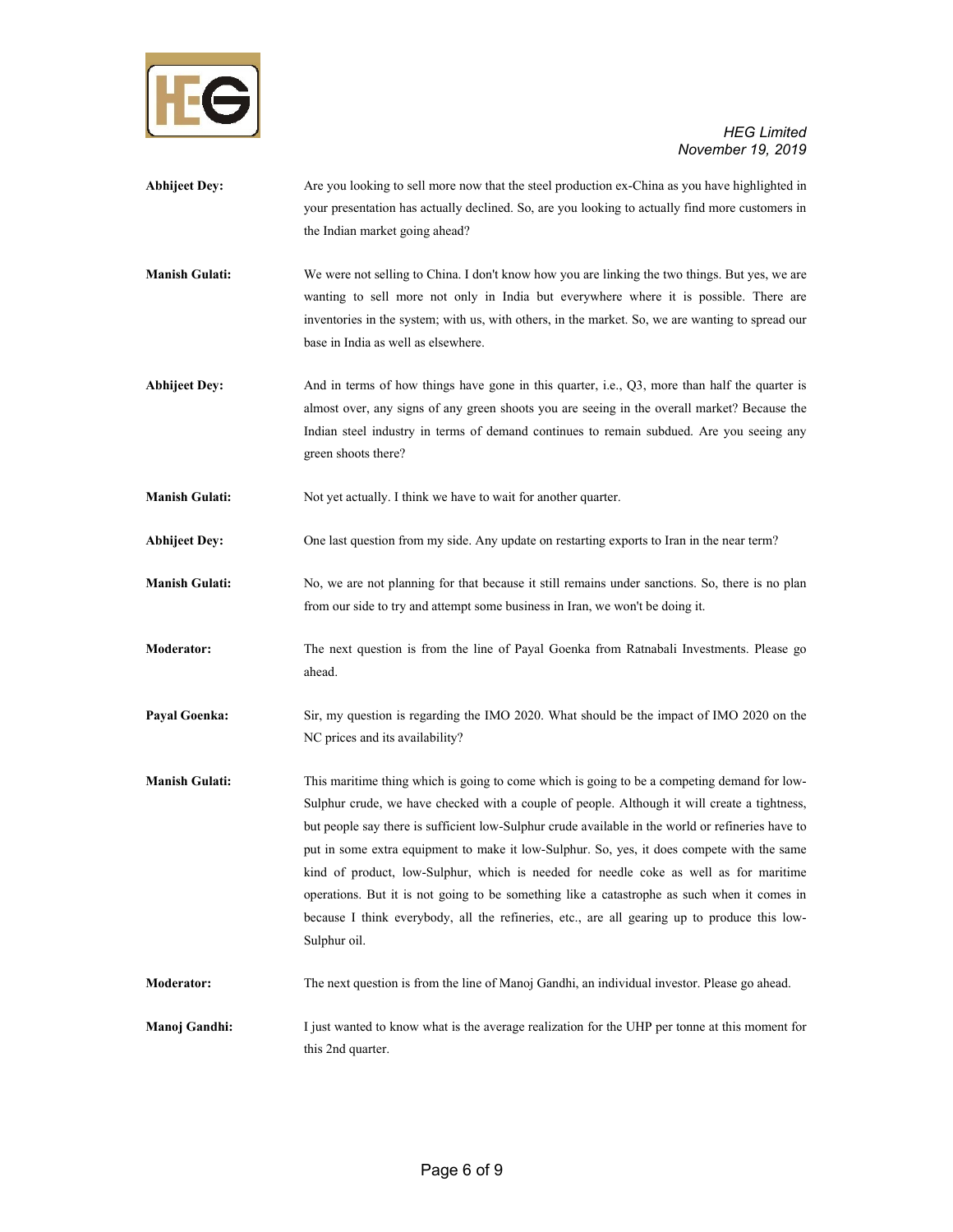

- **Manish Gulati:** Mr. Gandhi, that unfortunately we will not be able to disclose the specific level of pricing. You will have to make your own estimates from our figures. Just for competitive reasons, I cannot be doing that.
- **Manoj Gandhi:** If I can ask, is the trend for the 3rd quarter, you expect an increase in the trend, the prices to stabilize, and go up now?
- **Manish Gulati:** I think it will need another quarter or two more because unless these excess inventories are flushed out of the system, we cannot get that tightness back again. Right now, there is a lot of inventories.

**Moderator:** The next question is from the line of Hemanth Venkateswara, an individual investor. Please go ahead.

**Hemanth Venkateswara:** There were a lot of things on the radar. There were some professionals who had been looking at the new business to set up. Anything on that you are looking now or it is all cooled down now?

- **Manish Gulati:** We had evaluated a lot of opportunities in the market at that point in time and didn't really find any worthwhile opportunity which had some synergies with our kind of business. At present, we are not looking at any new venture or something. We are just proceeding wholeheartedly with our expansion because we hope that this graphite electrode business is something which we know very well. That's our core competence, so we are doing that instead.
- **Hemanth Venkateswara:** But there was a lot of traction on the creation of anode. I think Ravi had mentioned that we are almost positive, and we are looking for that opportunity because of the EV market is picking up and….
- **Manish Gulati:** You also know as good as I know that all this lithium anode business is linked to the growth of expected growth of electrical vehicles in India. Of course, we are working on it but we have to see the timing. We had said it is at the research stage, pilot stage, whatever, but this demand has to eventually come in the market. The moment you see some electrical vehicles in the country, then that's the time for this business to grow. We have looked at this product and we understand this product and we are working on it at a pilot level only at this stage. And it depends…. If the market grows in India, if the government policies are supportive, if really there are vehicles on the roads, certainly this is a good business to be.
- **Hemanth Venkateswara:** And the scrapping policies have been introduced by the government. Is there any impact on our EAF route which makes much competitive for us or it's going to be again the same story?

**Manish Gulati:** The scrapping policy which has been overdue in this country for the last more than 10-15 years. We keep talking about it but you still see junk vehicles on the roads. The scrap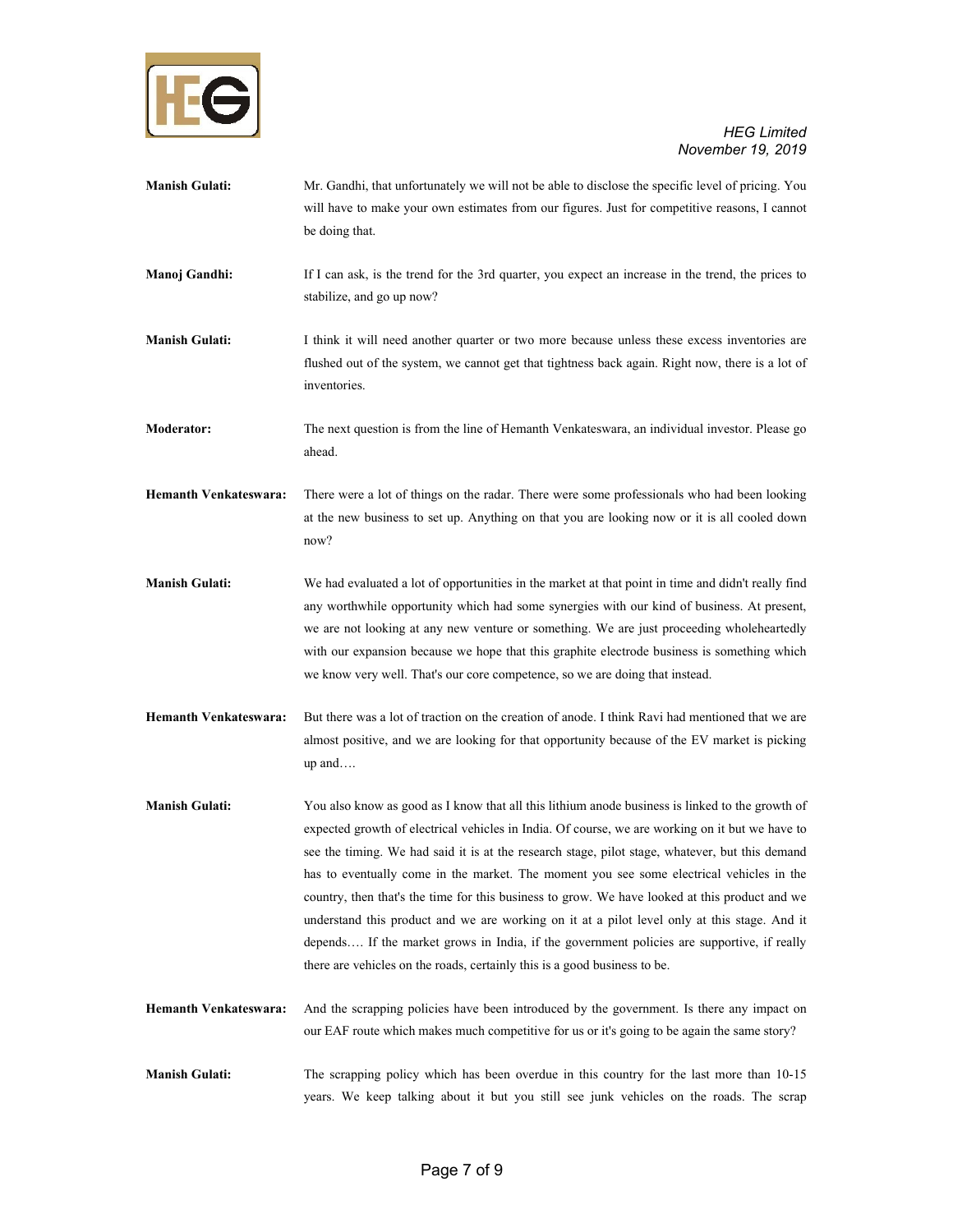

availability locally should increase and it should be helpful to the electric arc furnace industry and it should kind of bring them on the little more cost advantage because still India remains a net importer of scrap. So, that will be a good thing to happen actually. It is beneficial for the electric arc furnace people.

**Moderator:** The next question is from the line of Dewang Sanghavi from ICICI. Please go ahead.

- **Dewang Sanghavi:** Just wanted to know about the CAPEX what we have done for H1 and the full year guidance for FY20 and FY21 if possible.
- **Gulshan Sakhuja:** This year in FY 19-20, we are planning to spend approximately 400 crore and in 20-21, it would be approximately 500 to 600 crore, and the balance in the 21-22.

**Dewang Sanghavi:** And in H1, how much we have incurred? Of this 400, what we have planned?

**Gulshan Sakhuja:** It is approximately 150 crore in H1.

**Dewang Sanghavi:** Is Chinese EAF production on a declining trend for VY19? Any idea on the same?

**Manish Gulati:** We noticed that actually. Instead of from 100, we noticed that there is a slight decline this year. Probably they are going to be doing 90 compared to 100+ what they did last year. Probably the blast furnaces, etc., it is just a combination of their own blast furnace versus EAF and when the iron ore gets cheaper or the scrap gets cheaper. But the long-term growth, it will go back. Next year, probably you will see it going back again because it is a very clear policy that they have to switch, and if you compare China with the rest of the world, they are way behind on the portion of electric arc furnaces. It will catch up in a natural course. It has to come to where the developed world is, where the rest of the world is, which comprises 45% of the production through electric arc furnace route. But this year, we did notice a slight decline.

**Dewang Sanghavi:** They were targeting around 20% by 2020. Do you think they will be in line with their target or maybe….? They had some target sometime back.

**Manish Gulati:** No, 20% by 2020 looks way too ambitious for them. I think maybe it happens a year later or year and a half later. But getting to that 20% level on a base of 900 million tons is like 180. That looks slightly a tall order because 2020 is just a few months away.

- **Dewang Sanghavi:** So, let's not give any specific number, but then the trend is that we expect them to increase EAF if not this particular year, maybe next 3-4 years down the line.
- **Manish Gulati:** No, the trend will be increasing for sure. We do not have any doubt about it that there is no reversal neither in their policy nor I think the way the scrap is getting generated there. So, the path is upwards only. It is only a matter of time by what their benchmark is reached when we